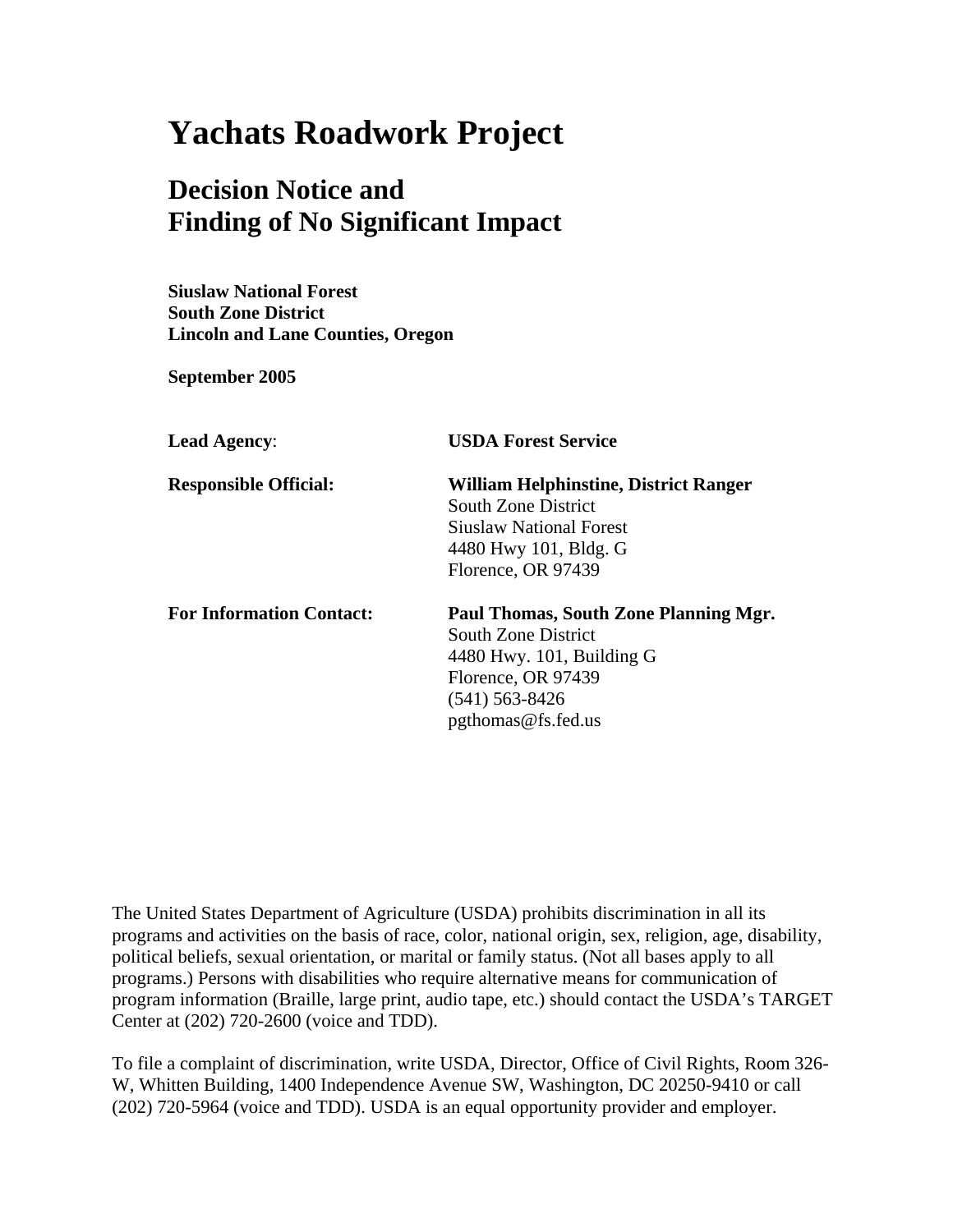#### **Project Background, Area, and Needs**

The Yachats Roadwork Project (the Project) includes actions designed to reduce the road maintenance obligation and enhance watershed function on National Forest System (NFS) lands.

The need to reduce the maintenance obligation associated with non-key forest roads and to improve watershed function in the Project area were identified in chapter 1 of the Project environmental assessment (EA):

The decision to be made is whether to implement actions designed to meet the Project needs by selecting Alternative 2 (proposed project) or to postpone these actions by selecting Alternative 1 (no action).

The project area is in the Yachats  $5<sup>th</sup>$ -field watershed (about 28,000 acres), just east of Yachats, Oregon or about 45 air miles southwest of Corvallis, Oregon. The project area is located in portions of Township 14 South, Range 10 and 11 West; and Township 15 South, Range 10 and 11 West; Lincoln and Lane Counties, Oregon.

# **My Decision**

I have decided to implement all the actions described under Alternative 2 of the Project EA. In making this decision, I have reviewed the Project EA, its appendices, and other project-file documents—including the associated biological opinions, and the comments received during the 30-day public comment period.

The following actions under Alternative 2 will reduce the maintenance obligation associated with non-key forest roads and improve watershed function in late-successional and riparian reserves:

- $\checkmark$  Decommission about 8.3 miles of road, including about 5.5 miles in riparian reserve;
- Remove about 3,410 cubic yards of fill material from 32 stream crossings on roads proposed for decommissioning;
- $\checkmark$  Close about 34.8 miles of road to vehicular traffic, including about 24 miles in riparian reserve; and
- Remove about 4 barriers to fish passage.

Most activities would be completed in 5 years, beginning as early as FY 2006.

Project design criteria, including mitigation and monitoring requirements (EA, appendix A), will be incorporated to ensure protection of natural resources.

#### **Reasons for the Decision**

Alternative 2 was selected because it meets the Project needs described in chapter 1 of the Project EA. Project actions are designed to protect affected resources in the short term and maintain or enhance the quality and productivity of these resources in the long term.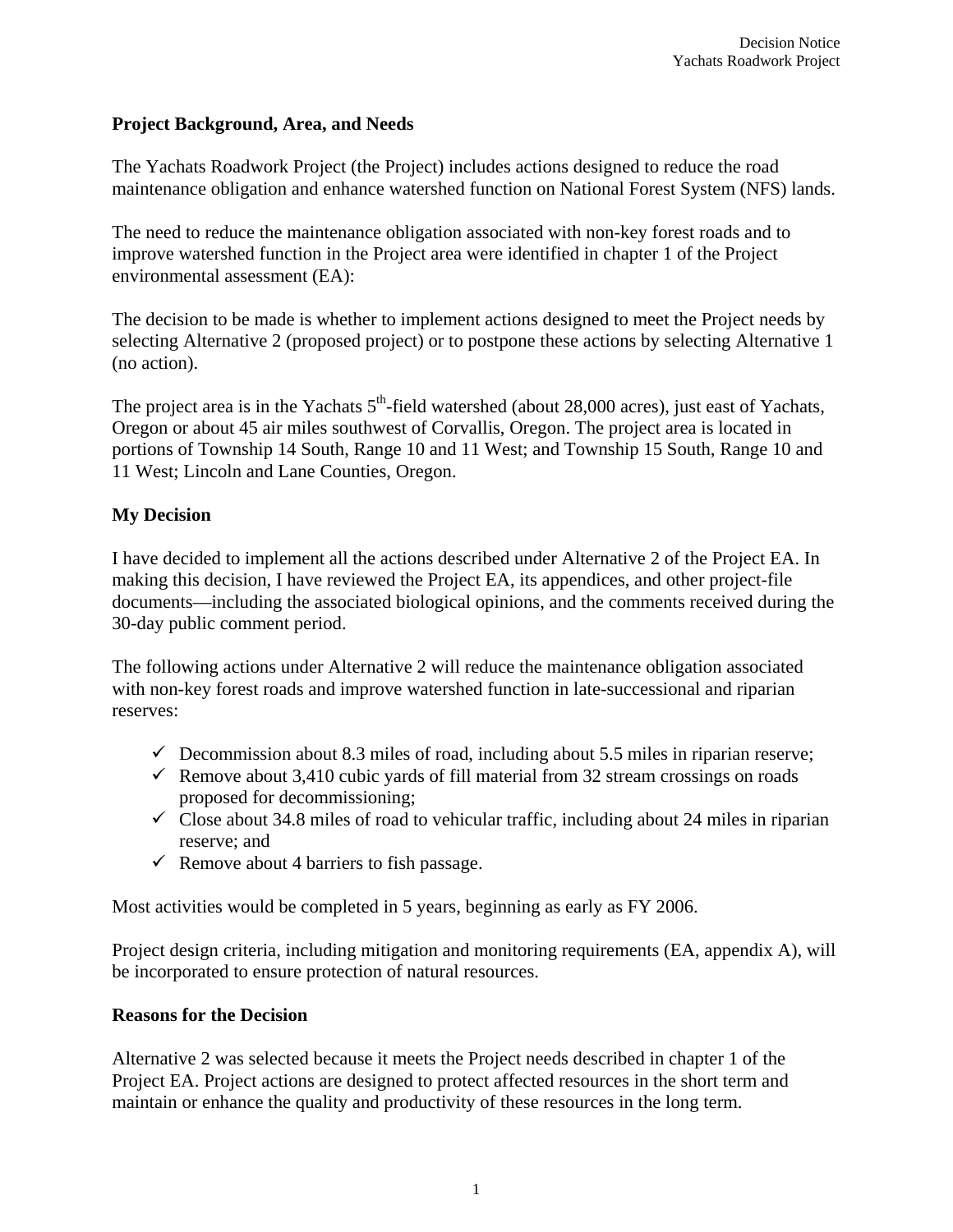The Project planning area has about 61.9 miles of non-key forest roads that are currently open for vehicle use. Funding to maintain these roads to standard has been lacking. Reducing the nonkey open-road network to 18.8 miles will substantially lessen the maintenance obligation.

In the Project area, there are several miles of perennial and intermittent streams, with some providing important fish habitat. Water quality and quantity are directly tied to watershed health. All of the actions in Alternative 2 are designed to improve watershed health by removing barriers to natural hydrologic processes, reducing chronic road-related sedimentation of streams, reducing the potential for road-related debris slides that can impact streams, maintaining stream shade, and ameliorating unnatural conditions.

Valley-bottom roads keep some streams from flowing naturally. The decommissioning of roads, particularly valley-bottom and mid-slope roads, will restore natural hydrologic processes, and reduce the risk of human-caused landslides. In other areas, roads block fish passage between tributaries and main-stem streams, and interfere with natural landslides that move upslope trees and debris into streams. Alternative 2 will improve fish habitat and water quality by removing four barriers to fish passage, making about 1.7 miles of rearing and spawning habitat available for fish.

No unacceptable cumulative effects to any resource are expected. Many beneficial effects will accrue from implementing the Project, and the risk associated with any potential negative effects, discussed in chapter 3 of the Project EA, is acceptably low.

In my review of the Project EA, its appendices, and other project-file documents, I believe the information provided to me is adequate for a reasoned choice of action. I am fully aware that the selected alternative will have some unavoidable adverse environmental effects such as disturbance to wildlife (EA, page 33), irreversible resource commitments such as continued use of existing roads (EA, page 33), and irretrievable commitment of resources such as loss of vehicular access through the Forest as roads are closed or decommissioned (EA, page 33). I have determined, however, that these risks will be outweighed by the likely benefits.

In making this selection, I have also reviewed information in the administrative record, including but not limited to the Siuslaw Forest Plan (1990), as amended by the Northwest Forest Plan (1994); the Yachats-Blodgett Watershed Analysis (1997); the Late-Successional Reserve Assessment, Oregon Coast Province Southern Portion (1997); consultation files and records involving the U.S. Fish and Wildlife Service and the National Marine Fisheries Service; public and other agency comments; and applicable laws and regulations.

#### **Reasons for Not Selecting Alternative 1**

Alternative 1, the no-action alternative, does not create obvious negative effects, but it also does not meet any of the Project needs. And, without some restorative actions, some watershed conditions—including water quality and fish habitat—would continue to degrade.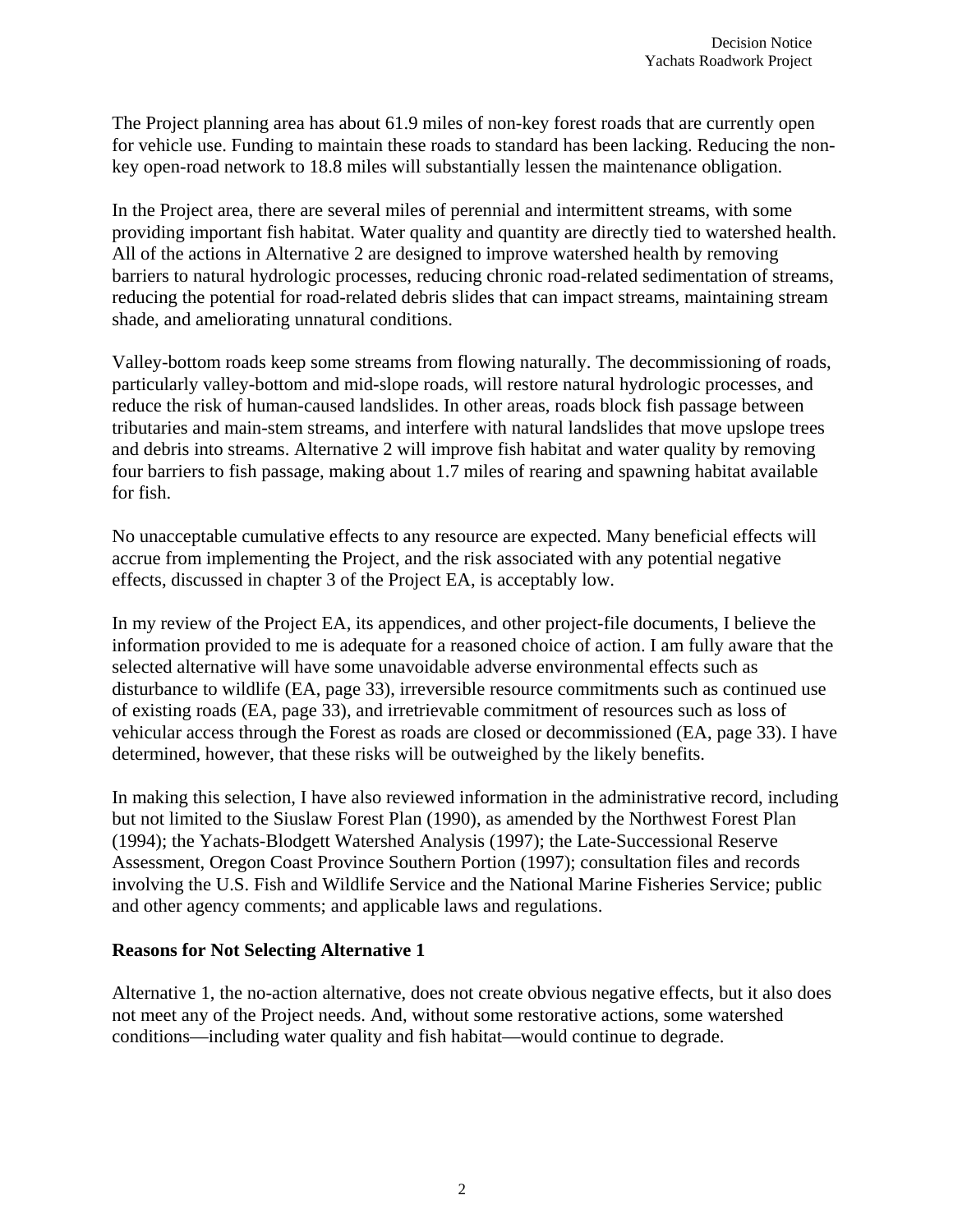#### **Alternatives Considered**

Before selecting Alternative 2, I considered extending road 5500-520 as part of Alternative 2, but elected not to do so for reasons identified in the Project EA, chapter 2, page 6. I also considered two other alternatives that were eliminated from detailed study (Project EA, page 5), and Alternative 1 (no action).

Alternative 1, no action—Alternative 1 is fully described in chapter 2 of the Project EA, pages 6 and 7. The analysis of the effects of Alternative 1 is disclosed in chapter 3 of the Project EA. The no-action alternative forms the basis for a comparison between meeting the project needs and *not* meeting the project needs. This alternative provides baseline information for understanding changes associated with Alternative 2 and expected environmental responses as a result of past management actions.

Alternative 2, proposed action—Alternative 2 is fully described in chapter 2 of the Project EA, page 7. The analysis of the effects of Alternative 2 is disclosed in chapter 3 of the Project EA.

# **Alternatives considered but eliminated from detailed study**

Two alternatives were considered by the District Ranger, based largely on public scoping comments. The following alternatives represent those that were considered, but for various reasons, were eliminated from detailed study:

*Do not remove the six culverts from the Axtel Creek road (road 5455)*—One commenter has expressed that some local residents have used road 5455 for recreational hiking for several years. He requests that the six culverts not be removed from the road because it would preclude them from using the decommissioned road as a hiking trail. However, leaving culverts in a road that would be decommissioned would not address the problems identified on page 2. Based on field review of the culvert-removal sites, there is nothing that would preclude use of the decommissioned road as a trail after work is completed. Past experience has shown that hikers tend to form footpaths in a contoured fashion across excavated culvert sites on the uphill side of the road after roads are decommissioned. The project design criteria (appendix A) will include direction to minimize slash on the inlet side of the excavation area to limit obstructions to hikers. Therefore, an alternative that would not remove the six culverts from road 5455 was not fully developed.

*Keep road 5872 open*—Keeping this non-key forest road open, outside the need for conducting periodic forest management activities, would not contribute towards meeting the project needs identified on page 3: reducing the maintenance obligation associated with nonkey forest roads and enhancing watershed health. Because keeping this road open does not meet these needs and funding for maintaining non-key forest roads is inadequate, this alternative was not fully developed.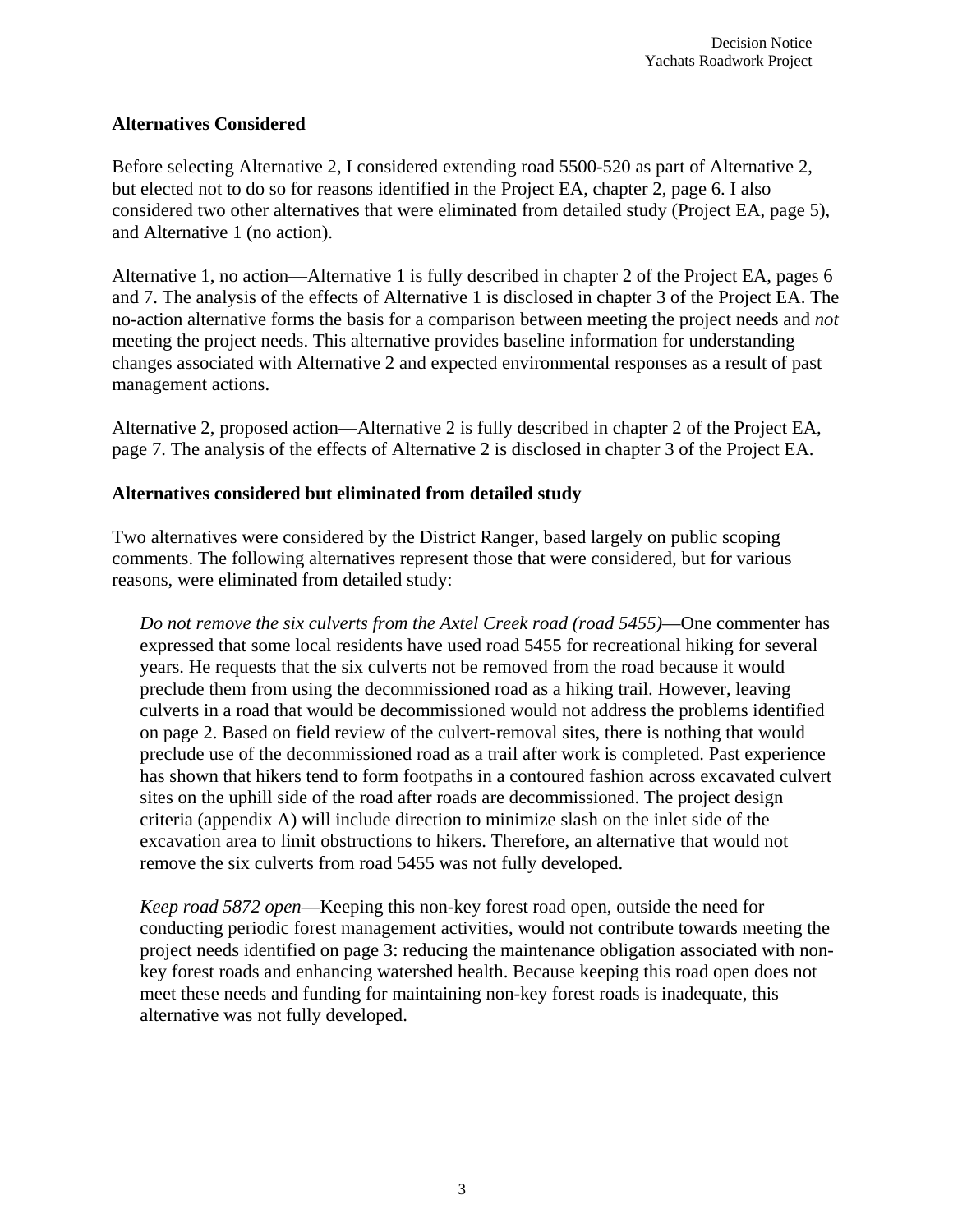#### **Help from the Public and Other Agencies**

After considering the identified problems to be addressed with this project and developing a proposal to correct the problems, letters describing the actions considered in the proposed Yachats Roadwork Project were mailed to about 200 individuals, agencies, and organizations identified as potentially interested in the proposed project and analysis. Public comment on the proposed project was solicited through the Siuslaw National Forest's quarterly "Project Update" publications, the Corvallis Gazette-Times newspaper in Corvallis, Oregon and the Newport News-Times in Newport, Oregon. Scoping letters were mailed on October 2, 2002. A news release was published in the Gazette-Times on October 4, 2002 and in the News-Times on October 9, 2002. Comments were requested by October 31, 2002.

Eight letters were received in response to these scoping efforts. Comments not outside the scope of the project and not covered by previous environmental review or existing regulations were reviewed for substantive content related to the project. Based largely on public comment, some alternatives were considered, but eliminated from detailed study. The alternatives are discussed in chapter 2. Comments, relevant to clarifying how the project will be implemented or disclosing the effects of implementing the project, are addressed in chapters 2 or 3, the project design criteria (appendix A), or the project file.

The notice of availability for the Yachats Roadwork Project Preliminary Analysis (PA) was published in the Eugene Register-Guard on July 31, 2005**,** informing the public that the PA is available for a 30-day review and comment period. Copies of the PA were made available at the Siuslaw National Forest Headquarters in Corvallis, and the District offices in Waldport and Florence. Copies of the PA were mailed to those who commented on the proposed project or who requested a copy of the document. The legal notice and PA cover letters indicated the beginning and end of the comment period. The comment process was described and a Forest Service contact person was identified. The comment period ended at the close-of-business on August 30, 2005. Four persons responded to this request. Comments are summarized in appendix D of the Project EA, along with Forest Service responses to them.

NOAA Fisheries issued a biological opinion (reference 2002/01254) on the Northwest Oregon Programmatic Biological Assessment (Programmatic BA), dated February 25, 2003 (USDA, USDI 2002). This biological opinion agreed with the Forest Service determination that the Project is likely to adversely affect coho salmon in the short term. Project activities are expected to benefit coho salmon and their habitat in the long term. The biological opinion also determined that the Project will not adversely affect Essential Fish Habitat, as designated by the Magnuson-Stevens Fishery Conservation and Management Act. Since the biological opinion was issued, the ESA status of the coho listing has changed and coho salmon are currently proposed as a threatened species, with a final rule on their status expected later this year.

NOAA Fisheries, on December 14, 2004, proposed the designation of critical habitat for Pacific salmon and steelhead in Washington, Oregon, and Idaho. This proposed rule designated some of the streams within the project area as critical habitat for Oregon Coast coho salmon. Effects to the streams proposed for designation as critical habitat were addressed in detail in the February 25, 2003 biological opinion. Consultation with NOAA Fisheries will occur if streams within the project area are formally designated as critical habitat in the final rule, expected later this year.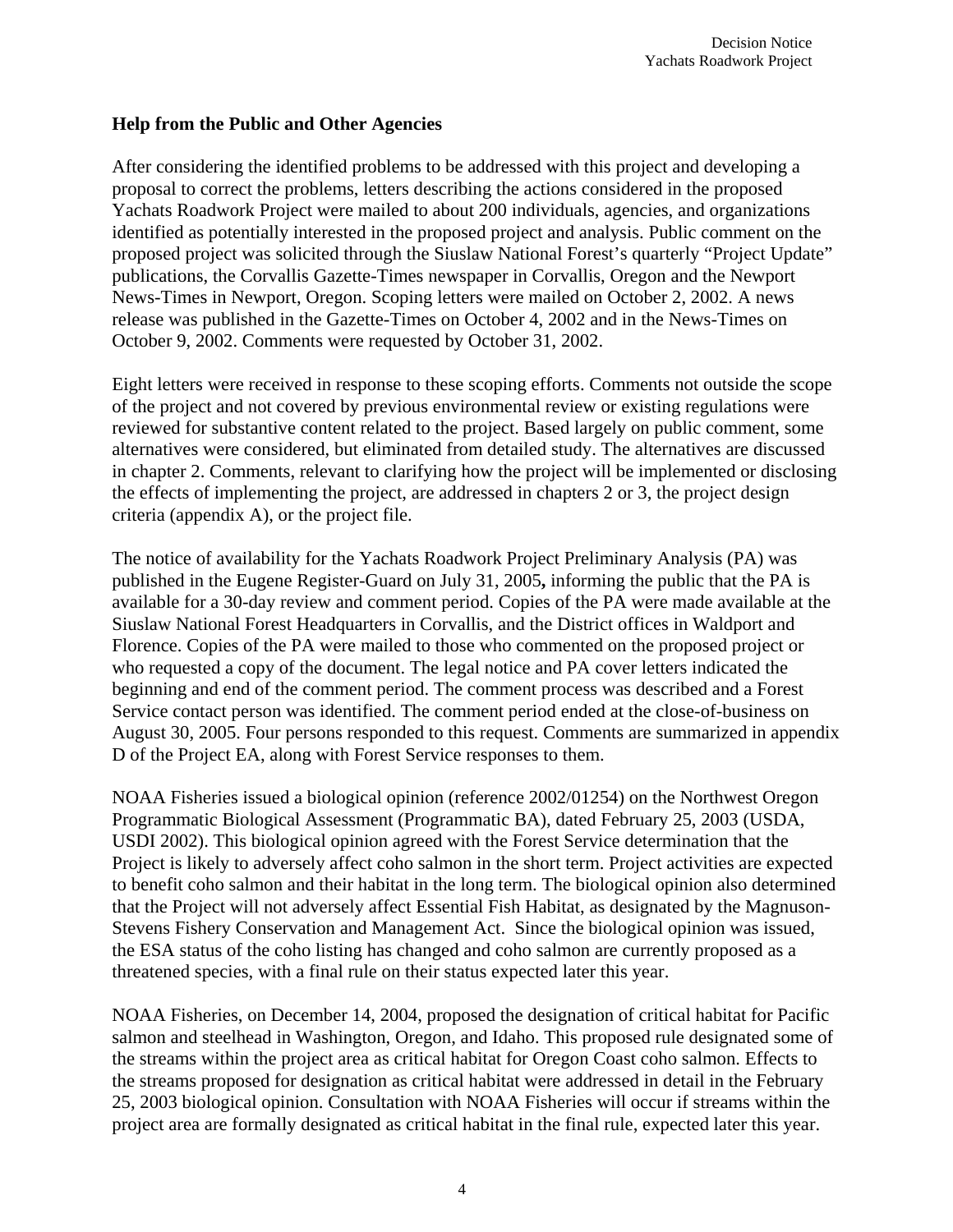In their biological opinion of the Siuslaw National Forest programmatic biological assessment, the U.S. Fish and Wildlife Service (FWS) has concurred with our findings that the project will not jeopardize the existence of bald eagles, northern spotted owls, and marbled murrelets. The FWS terms and conditions will be applied to the project design criteria. The following biological assessment applies to this project:

• Programmatic Biological Assessment of Fiscal Year 2004-2005 Projects in the North Coast Province Which Might Disturb Bald Eagles, Northern Spotted Owls, or Marbled Murrelets (FWS reference: 1-7-04-F-1113).

#### **Finding of No Significant Impact (FONSI)**

Based on the site-specific environmental analysis documented in the Yachats Roadwork Project Environmental Assessment, I have determined that the activities described do not constitute a major Federal action and would not significantly affect the quality of the human environment; therefore, an Environmental Impact Statement is not needed. This determination was made in light of the following factors:

#### **Context**

This action is very small in terms of society as a whole. Project activities have been viewed and approved in a Regional context through the Siuslaw National Forest Land and Resource Management Plan (USDA 1990) as amended by the Final Supplemental Environmental Impact Statement on Management of Habitat for Late-Successional and Old-Growth Forest Related Species within the Range of the Northern Spotted Owl (USDA, USDI 1994). This action only affects a small portion of the Forest, which in turn, is a very small portion of the Region.

The site-specific activities that are authorized and guided by this decision are limited in scope and duration. Some minor adverse effects are expected. However, given the renewable nature of the resources and the high growth rates of coastal vegetation, these effects are expected to be short-term. No long-term adverse effects are expected.

# Intensity

- 1. Project actions will have both beneficial and adverse effects. Decommissioning roads may be considered an adverse effect. However, I have considered the benefits that the ecosystem will receive from implementing the Project actions and find that the overall beneficial effects to the ecosystem outweigh any short term adverse effects. Further, I find that when considered alone, the adverse effects of this project are not significant (EA, chapter 3).
- 2. No significant adverse effects to public health or safety have been identified (EA, page 34).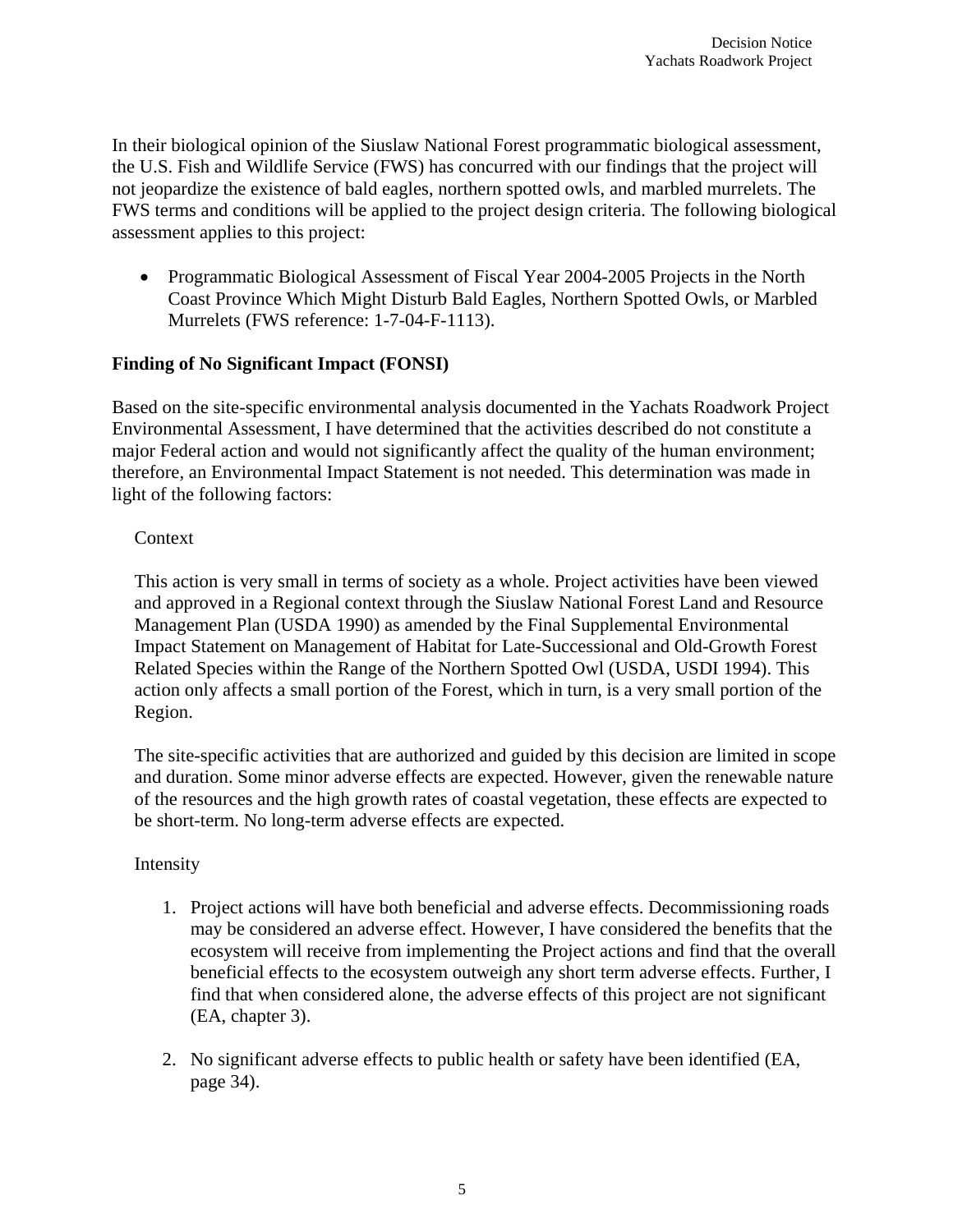- 3. The characteristics of the geographic area do not make it uniquely sensitive to the effects of project actions. Past actions of similar intensity in similar areas have not indicated any significant adverse effects (EA, chapter 3).
- 4. The Yachats Roadwork Project Environmental Assessment has disclosed direct, indirect, and cumulative effects to soil, water, aquatic and terrestrial species, and other components of the human environment. There are no significant direct, indirect, or cumulative effects anticipated from implementing project actions. Project actions will reduce the road maintenance obligation and improve watershed function. The analysis of cumulative effects considered past, present, and reasonably foreseeable future actions on National Forest lands as well as for other ownerships in the affected watershed (EA, chapter 3).
- 5. Based on the pre-project survey and record search of the Project area, actions associated with the Project will have "no effect" (as defined in 36 CFR 800.5 [b]) on any listed or eligible heritage (cultural) resources. If a heritage site is discovered during project implementation, work will be stopped until the site is evaluated or the project has been altered to avoid the site (EA, page 28; EA, appendix A, page 4).
- 6. Based on the aquatic and wildlife biological evaluations, along with the biological opinions of NOAA Fisheries (reference # 2002/01254) and of the US Fish and Wildlife Service (reference # 1-7-04-F-1113), the effects on Federally listed aquatic and terrestrial species are not found to be significant (Wildlife Specialist Report for the Yachats Watershed Roadwork Project, May 3, 2005; Biological Evaluation of Proposed, Endangered, Threatened and Sensitive Vascular Plant, Bryophyte, Lichen and Fungi Species, May 16, 2005; Biological Evaluation (fish), Yachats Roadwork Project, May 18, 2005; EA, chapter 3; EA, appendix A, pages 1 through 3).
- 7. The Project is in compliance with relevant Federal, State and local laws, regulations and requirements designed for the protection of the environment. The Project will meet or exceed State water and air quality standards and is consistent with the Oregon Coastal Management Program as required by the Coastal Zone Management Act (EA, page 34, EA, appendix A, page 4).
- 8. The effects from the Project on the quality of the human environment are not found to be highly controversial (EA, pages 1 through 4).
- 9. The Project's environmental effects are not uncertain or unknown. Planned actions are similar to those already accomplished on similar lands on the Forest (EA, page 5; EA, chapter 3).
- 10. Actions that will be implemented by the Project do not set a precedent for future actions, because we have implemented similar actions in the past (EA, page 5; EA, chapter 3, including page 34).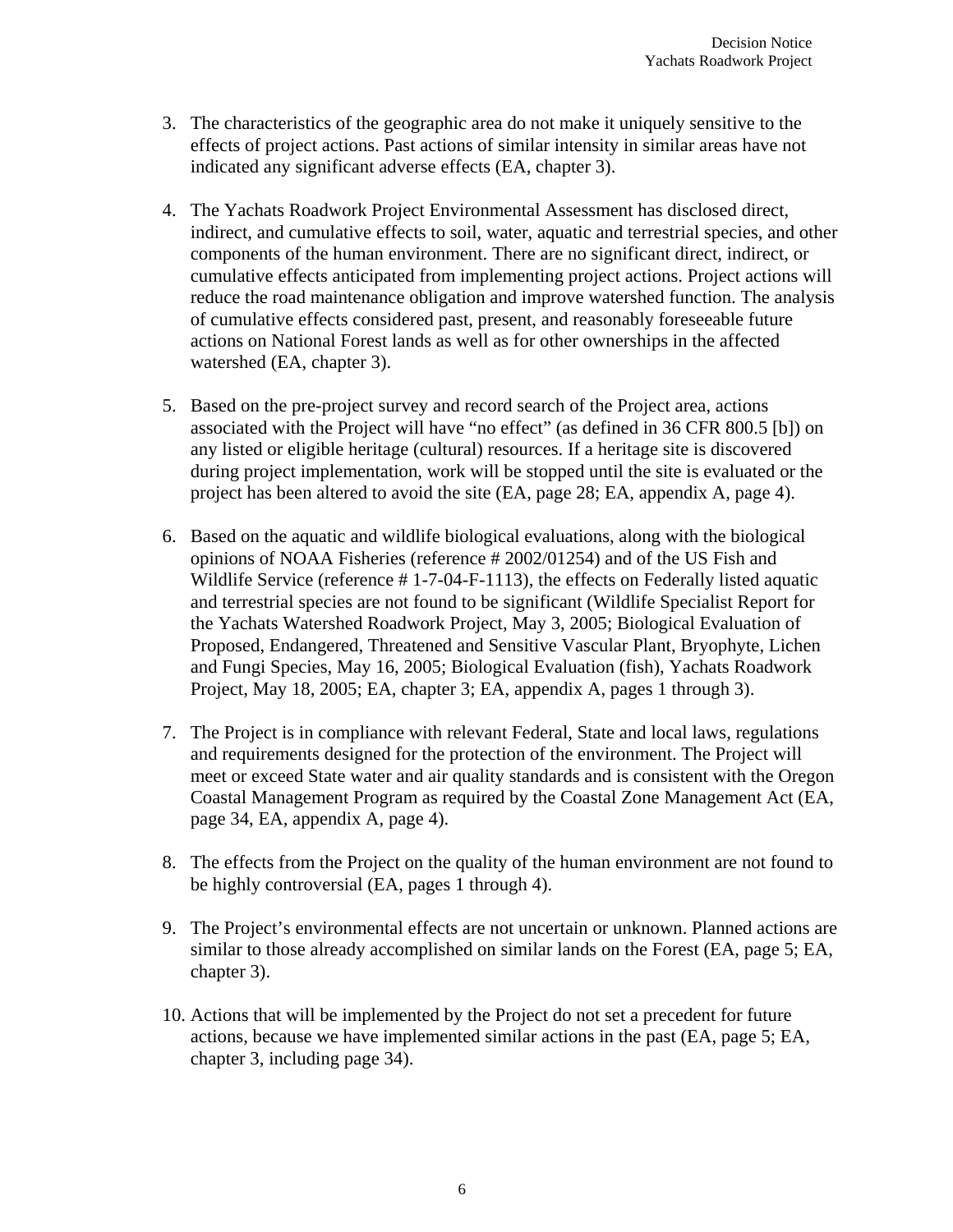#### **Other Disclosures**

All measures contained in the Project EA and appendix A will be incorporated to comply with the Record of Decision for the Final Environmental Impact Statement for Managing Competing and Unwanted Vegetation published December 1988 and the subsequent Mediated Agreement of May 1989.

The Project will have no significant adverse effects on wetlands, floodplains, farm land, range land, or park land (EA, page 34); land birds (EA, page 23); minority groups, civil rights, women, or consumers (EA, page 34); Indian social, economic, subsistence rights, and sacred sites (EA, page 34).

The Project will have no effects on heritage resources, wilderness areas, inventoried roadless areas, and wild and scenic rivers (EA, page 34). Actions will be consistent with the scenic quality objectives for the planning area (EA, page 28). Actions will be designed to prevent the spread of invasive plants, including noxious and undesirable weeds (EA, pages 24 and 25). Cleaning of off-road equipment pursuant to Executive Order 13112, dated February 3, 1999, will be required. (EA, appendix A, page 4).

# **Findings Required By Other Laws**

Based on the analysis in the Yachats Roadwork Project Environmental Assessment, I find the selected alternative to be consistent with the Siuslaw National Forest Land and Resource Management Plan (USDA 1990), as amended by the Northwest Forest Plan (USDA, USDI 1994) and is designed to meet or exceed the objectives of the Aquatic Conservation Strategy as set forth in the Northwest Forest Plan (EA, page 32).

The selected alternative is consistent with the National Forest Management Act implementing regulations, including the seven management requirements listed in 36 CFR 219.27, a through g:

- a. *Resource protection*—The Project EA includes criteria designed to protect resources and will apply practices as described in General Water Quality Best Management Practices (BMPs), Pacific Northwest Region, November 1988 (EA, appendix A, pages 1 through 8);
- b. *Vegetation manipulation of tree cover*—Where culverts and fill material will be excavated to improve stream function and fish habitat, some alder and other vegetation may be removed and left on site. Alder and other vegetation will reestablish on excavated sites in the near future (EA, chapter 3; EA, appendix A, pages 5 and 6);
- c. *Silvicultural practices that apply to timber harvest and cultural treatments*—No timber harvest or cultural treatments will be done with this project. (EA, pages 2 through 7; EA, chapter 3);
- d. *Even-aged management in the forest*—No even-aged management is proposed. (EA, page 7);
- e. *Riparian area protection*—Riparian areas will be protected. Actions are expected to enhance water quality and improve fish habitat in the long term. (EA, pages 2, 3, and 7; EA, chapter 3; EA, appendix A, pages 5 through 7);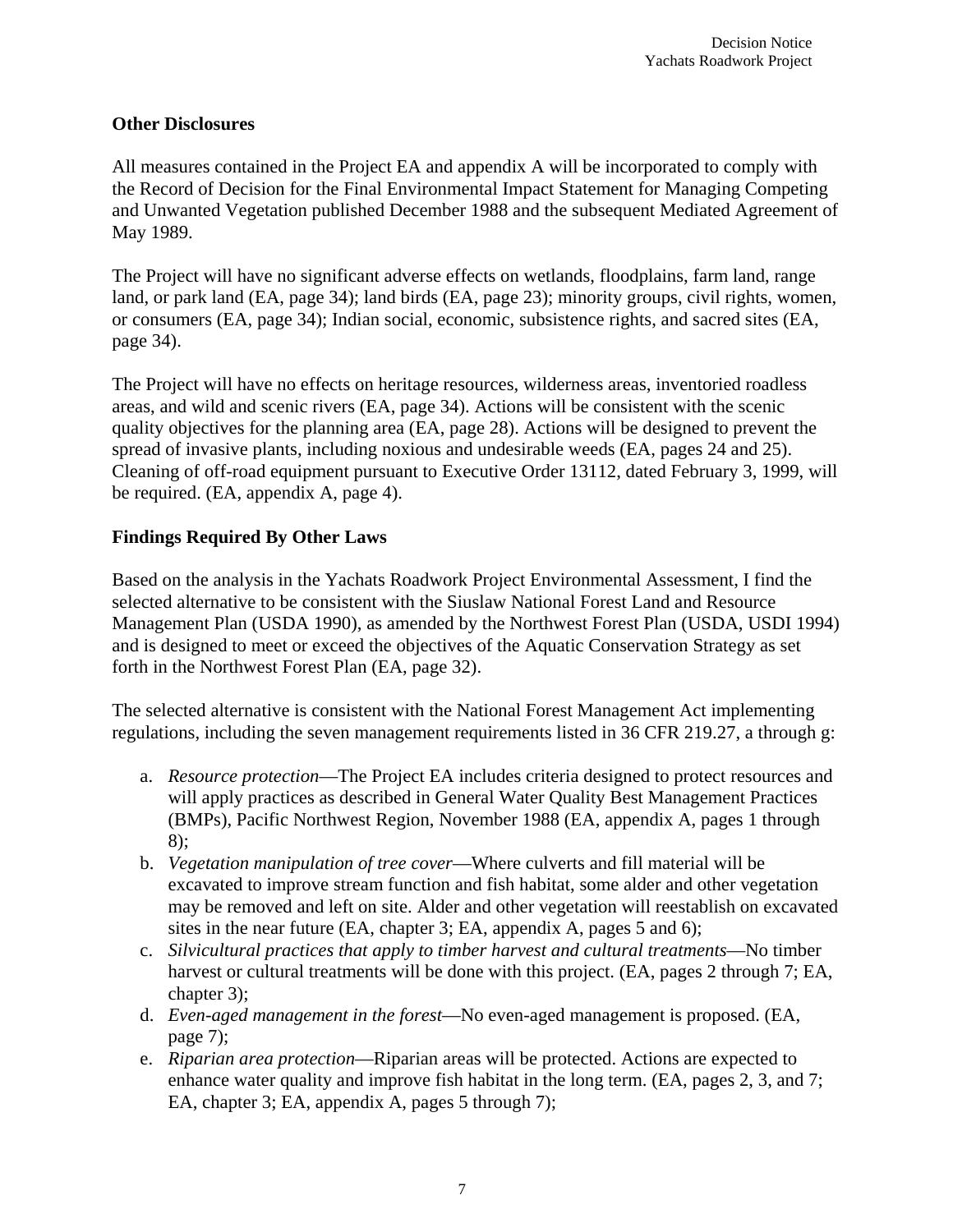- f. *Conservation of soil and water resources*—The Project is consistent with the Aquatic Conservation Strategy objectives and includes best management practices (BMPs) and other measures designed to protect, enhance, or minimize effects to soil and water resources. Actions are expected to enhance water quality in the long term. (EA, pages 2, 3, 7, 32; EA, chapter 3; EA, appendix A); and
- g. *Preserve and enhance the diversity of plant and animal communities*—The project is expected to improve habitat conditions for several plant and animal species. Removing culverts and closing roads will benefit these species by restoring natural processes and reducing human-caused disturbances (EA, pages 2, 3, 7; EA, chapter 3; EA, appendix A).

#### **Implementation Date**

Implementation of this project may not proceed until five (5) working days after the close of the 45-day appeal filing period. Activities, including service contract preparation and solicitation of bids, may proceed immediately.

# **Administrative Review and Appeal**

This decision is subject to appeal pursuant to Forest Service regulations at 36 CFR 215.7. Written notice of appeal must be postmarked or received by the Appeal Deciding Official, USDA Forest Service, PO Box 3623, Portland, OR 97208-3623 within 45 days of the date of publication of the notice for this decision in the Eugene Register-Guard (Eugene, Oregon). Individuals or organizations, who have submitted substantive written or oral comments during the 30-day comment period of the initial EA and the preliminary analysis, may file an appeal. The appeal must meet the content requirements of 36 CFR 215.14:

- The appeal must state that the document is an appeal pursuant to 36 CFR 215;
- The name, address, and telephone number (if applicable) of the appellant must be included, and must identify the decision by title, subject, date of decision, and name and title of the Responsible Official;
- The appeal narrative must be sufficient to identify the specific change(s) to the decision sought by the appellant or portions of the decision to which the appellant objects, and must state how the Responsible Official's decision fails to consider comments previously provided; and
- If applicable, the appeal should state how the appellant believes this decision violates law, regulation, or policy.

Appeals (including attachments) may be filed by regular mail, fax, e-mail, hand delivery, express delivery, or messenger service. The publication date of the notice for this decision in the newspaper of record is the sole means of calculating the appeal-filing deadline, and those wishing to appeal should not rely on dates or timelines from any other source. E-mail appeals must be submitted to: <u>appeals-pacificnorthwest-regional-office@fs.fed.us</u>, and must be in one of the following three formats: Microsoft Word, rich text format (rtf) or Adobe Portable Document Format (pdf). FAX appeals must be submitted to: 503-808-2255. Appeals may be handdelivered to the Resource Planning and Monitoring Office, 333 SW First Ave., Portland, between 8:00 AM and 4:30 PM Monday-Friday.